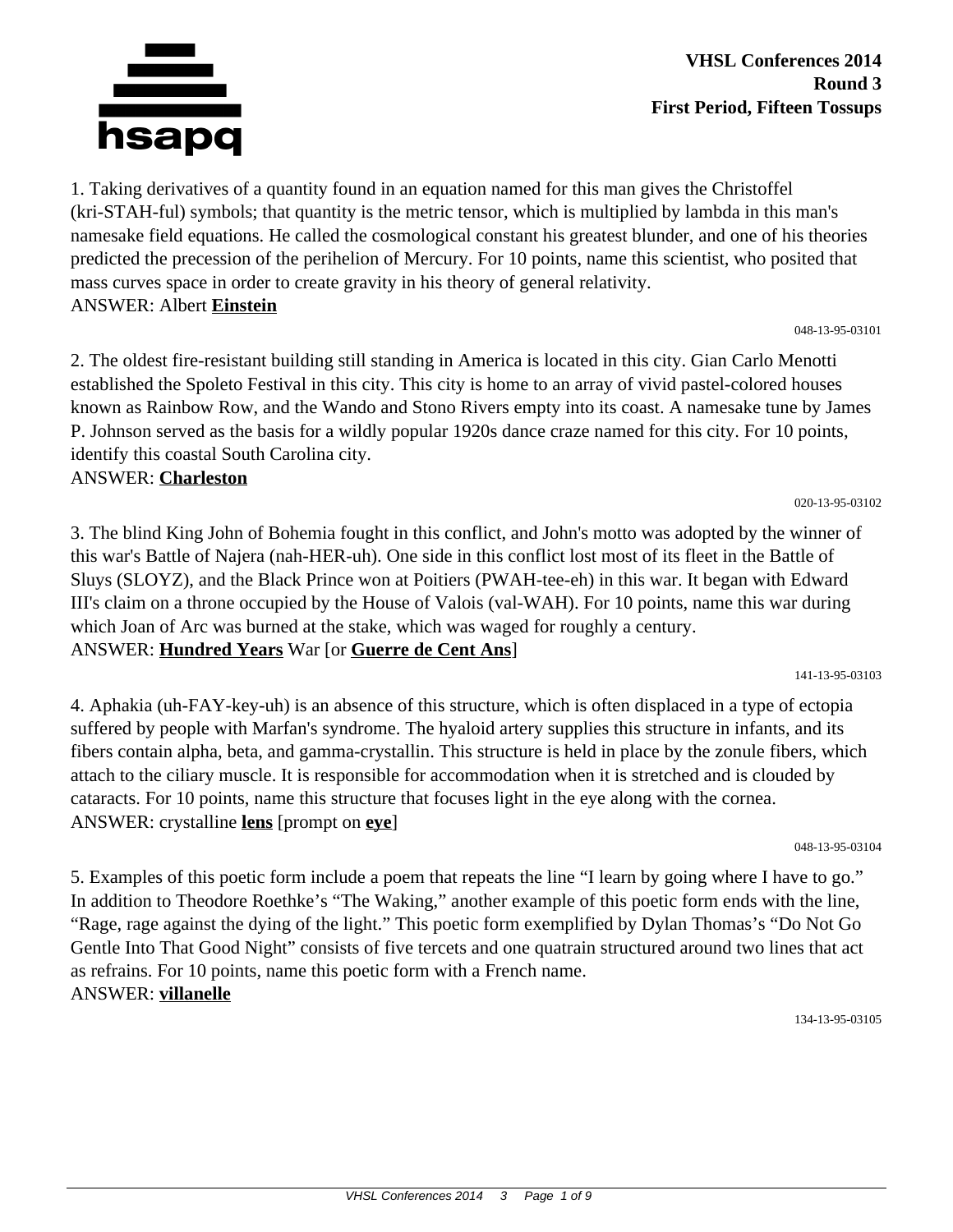6. Diane and Mary save this character from starvation at the Moor House, and in return, this character refuses to marry their brother and move to India. Mr. Brocklehurst abuses this character at the Lowood Institute. She first comes to Thornfield Hall as a tutor for Adele Varens. This woman's marriage is interrupted by the revelation that Bertha Mason, a madwoman, lives in her employer's attic. For 10 points, name this woman who marries Mr. Rochester at the end of a novel by Charlotte Bronte. ANSWER: **Jane** Eyre [or Jane **Eyre**]

190-13-95-03106

7. A song by Arthur Herzog and this singer notes that, "Them that's got shall get, Them that's not shall lose." Frank O'Hara wrote a poem about the day this singer died. This singer received her nickname from her frequent collaborator Lester Young. She sang about "Blood on the leaves and blood at the root" in a song by Abel Meropool that she popularized. For 10 points, name this jazz singer who was nicknamed "Lady Day," wrote *Lady Sings the Blues,* and sang the anti-lynching piece "Strange Fruit." ANSWER: Billie **Holiday** [or Elinore **Harris**; prompt on **Lady** Day until it is read]

030-13-95-03107

8. In this symphony, the cellos and basses play a recitative-like passage unaccompanied. This symphony was one of the earliest to have its slow movement come after its scherzo movement, which is 6/8 and in the "Turkish style." Critics often note the resemblance in the finales of this symphony and Brahms's First. The final word "Gotterfunken" is from a part its composer wrote to complement Schiller's "Ode to Joy" in the fourth movement. For 10 points, name this symphony which uses voices, the last by Beethoven. ANSWER: **Beethoven's** *Symphony No. 9 in D minor, Op. 125* [or **Beethoven's Ninth**; or *Choral Symphony*; accept **9** or **ninth** after the entire question has been read]

020-13-95-03108

9. One kind of this technique exposes the sample to a magnetic pulse and measures electron density on a plot with chemical shift versus absorption strength. Another kind of it measures the relaxation of vibrations within a molecule after excitation with light that has a wavelength longer than visible light. These techniques gather information about a molecule through interaction with light energy. For 10 points, identify this kind of laboratory technique which has NMR and infrared types. ANSWER: **spectroscopy** [or **NMR spec**troscopy; or **nuclear magnetic resonance spec**troscopy; or **IR spec**troscopy; or **infrared spec**troscopy]

239-13-95-03109

10. In this play's fourth scene, a character tells a story about a magician who escapes a locked coffin without removing a nail. Another character in this play pretends that an inanimate object had an "operation" to make him feel "less freakish." In this play, Amanda, a Southern belle, persuades her daughter to accept a visit by Jim O'Connor, but during the visit, Jim breaks a unicorn figurine. For 10 points, name this play about Tom and Laura Wingfield, written by Tennessee Williams. ANSWER: *The Glass Menagerie*

190-13-95-03110

11. In 2012, this man ordered the bombing of a Sudanese arms factory. He has called Hassan Rouhani a "wolf in sheep's clothing" at the U.N. He gave a wildly applauded speech to the U.S. Congress in 2011 where he refused to accept the pre-1967 borders for his country. His government now includes Tzipi Livni, and his defense secretary is Ehud Barak of the Labor Party. For 10 points, name this Likud (lick-OOD) Party leader and current Prime Minister of Israel.

ANSWER: Benjamin "Bibi" **Netanyahu**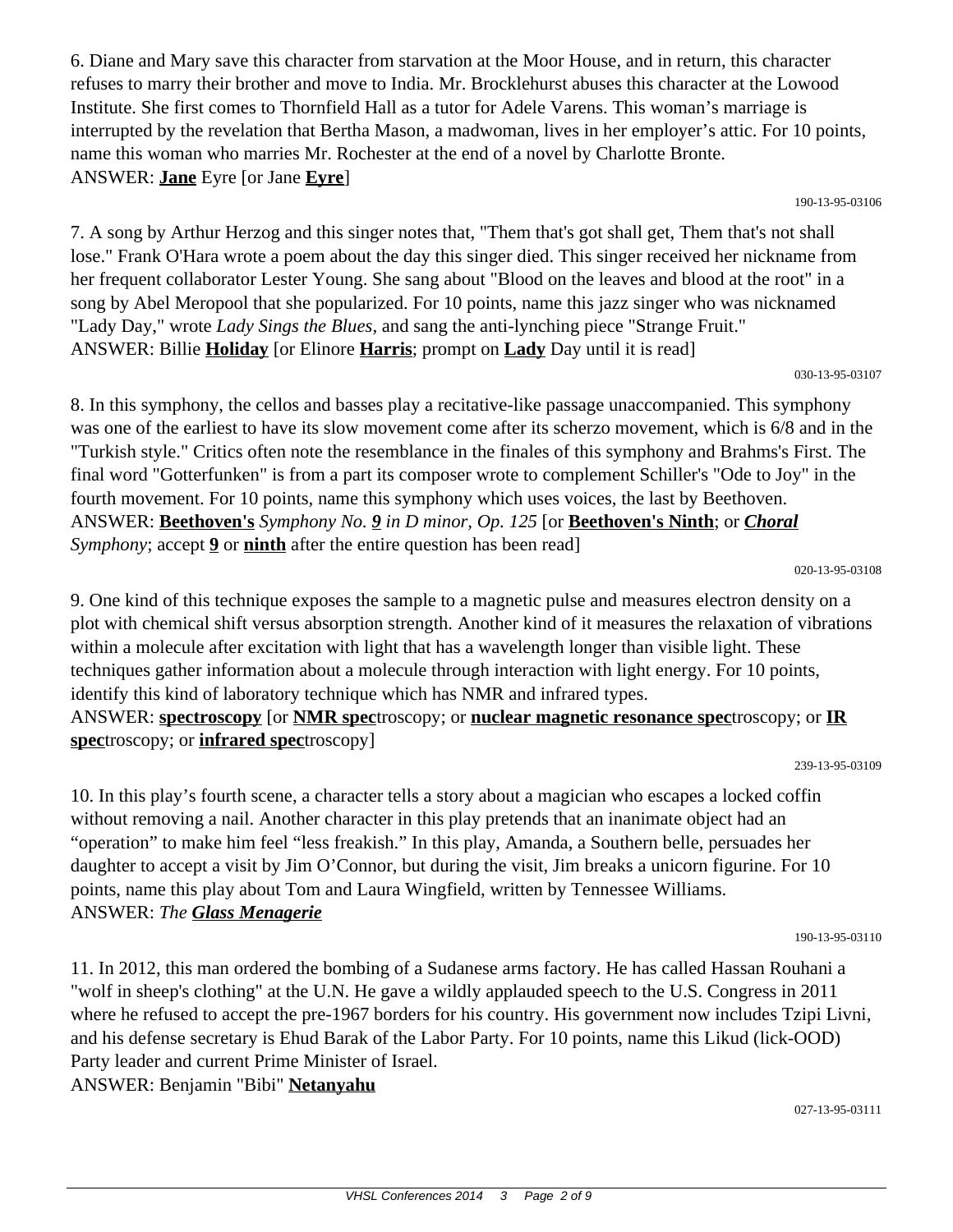12. While riding in a taxi in this country, a character says "Isn't it pretty to think so?" to his ex-lover. That novel set in this country features the former Princeton boxing champion Robert Cohn and the wounded war veteran Jake Barnes. In another novel, Robert Jordan goes to this country to blow up a bridge during a civil war. For 10 points, name this country that is the setting of *For Whom the Bell Tolls* and *The Sun Also Rises,* the latter of which prominently features bullfights. ANSWER: **Spain**

052-13-95-03112

13. The Dvorak (div-ORE-ack) technique is used to measure the strength of these systems. A score of twelve or higher on the Beaufort wind scale is given to these systems. Rain bands extend out from the center of these systems. These systems rotate counter-clockwise in the Northern Hemisphere due to the Coriolis effect. For 10 points, identify these large storms that tend to batter the Gulf Coast and Eastern seaboard.

## ANSWER: **hurricane**s [or tropical **cyclone**s; or **tropical storm**s; or **tropical depression**s; or **typhoon**s; prompt on thunder**storm**s]

239-13-95-03113

14. This man used the phrase "no controlling legal authority" to defend his attendance at a fundraiser at a Buddhist temple. This politician's wife joined Susan Baker to found the Parents Music Resource Center. He defeated Bill Bradley in the primaries of his Presidential campaign and picked Joe Lieberman as his running mate. He won a Nobel Peace Prize for exploring global warming in his book and film *An Inconvenient Truth,.* For 10 points, name this man who was Bill Clinton's Vice President. ANSWER: Albert "Al" **Gore** Jr.

052-13-95-03114

15. Originally, ninety-two metopes (meh-TOH-payz) in this building depicted the Gigantomachy, Amazonomachy, and Centauromachy. A festival procession focused on a robe called a peplos is depicted on this building's namesake frieze. The British Museum now houses many marble sculptures stolen from this building by Lord Elgin. For this building, Phidias sculpted a depiction of Athena, its dedicatee. For 10 points, name this temple on the Acropolis in Greece. ANSWER: **Parthenon**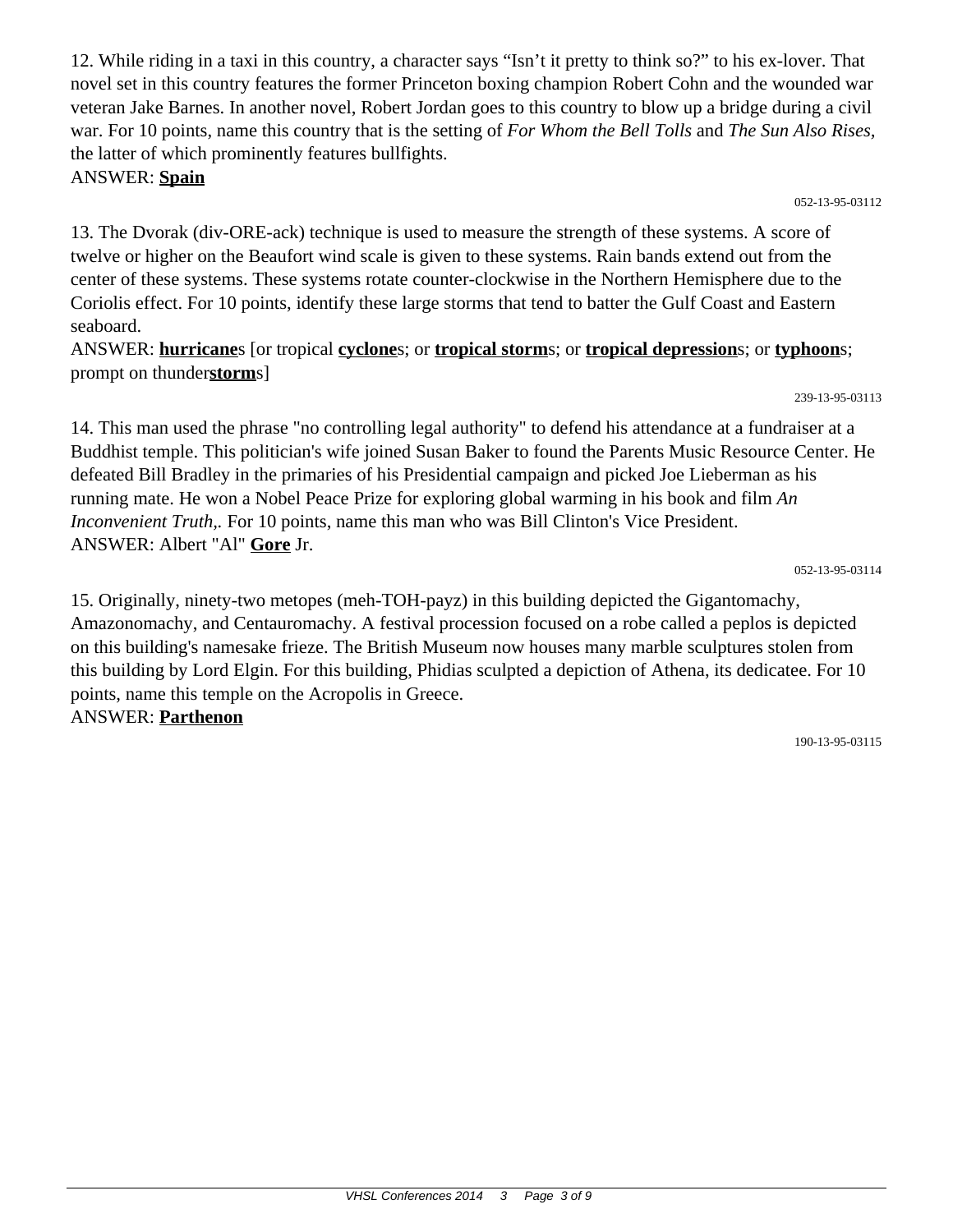

1A. What third party ran Jill Stein in 2012 and Ralph Nader in the 1996 and 2000 Presidential elections? ANSWER: **Green** Party

1B. What pop star released the 2013 singles "Wrecking Ball" and "We Can't Stop"? ANSWER: Miley **Cyrus**

2A. What Shakespeare character's first soliloquy begins, "Oh, that this too, too solid flesh would melt, thaw, and resolve itself into a dew"? ANSWER: **Hamlet**

2B. Clara Peggotty, Mr. Micawber, and Mr. Murdstone appear in what autobiographical Charles Dickens novel?

ANSWER: *David Copperfield*

3A. This is a 20-second calculation question. What is the sum of the roots of the equation x-squared minus 8x minus 20 equals 0? ANSWER: **8**

3B. This is a 20-second calculation question. If secant of x is positive, and tangent of x is negative, in what quadrant does angle x lie? ANSWER: Quadrant **IV**

4A. In Norse mythology, what eight-legged horse is ridden by Odin? ANSWER: **Sleipnir**

4B. On *Seinfeld,* which of Elaine's bosses was inspired by a real-life clothing catalogue magnate and played by John O'Hurley?

ANSWER: J. **Peterman**

5A. What is the infinitive form of the German verb meaning "to be" in English? ANSWER: **sein**

5B. What sixth-century Pope, known as "the Great," is the namesake of a type of chant? ANSWER: **Gregory** the Great [or **Gregory** I]

6A. What doctor, nicknamed the "Angel of Death", performed experiments on prisoners in Auschwitz? ANSWER: Josef **Mengele**

6B. What professional golfer nicknamed "Lefty" won the British Open in 2013? ANSWER: Phil **Mickelson**

7A. What city's Potala Palace was the home of the Dalai Lama before he fled to India? ANSWER: **Lhasa**

7B. What man called "El Libertador" freed Ecuador, Colombia, Venezuela, and other South American countries from Spanish rule?

# ANSWER: Simon **Bolivar**

8A. What letter in biology is used to denote species which reproduce infrequently and live longer, and in physics to denote the constant in Coulomb's law? ANSWER: **K**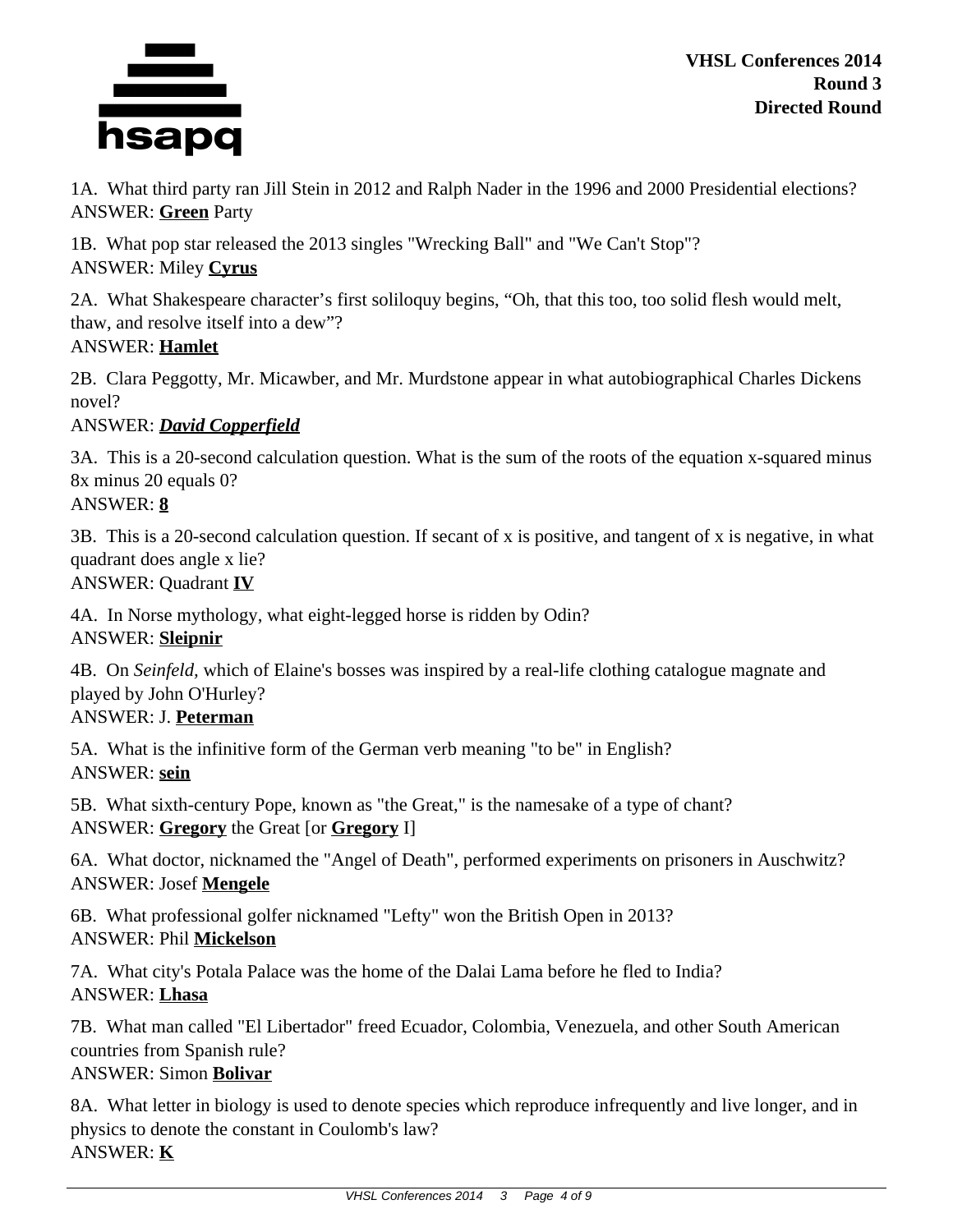8B. What Arthur Miller play depicts John Proctor's moral quandaries during the Salem Witch Trials? ANSWER: *The Crucible*

9A. This is a 30-second calculation question. What is the area of the quadrilateral formed by the points  $(0,0)$ ,  $(2,0)$ ,  $(4,5)$ , and  $(0,7)$ ? ANSWER: **19**

9B. This is a 30-second calculation question. Each letter of the alphabet is written on ten balls, which are thrown into a hat. Out of the 260 balls, how many must you take to be sure that you grab one on which is written the first letter of your school's name?

ANSWER: **251**

10A. What Czech novelist wrote about Tomas and Tereza in *The Unbearable Lightness of Being*? ANSWER: Milan **Kundera**

10B. The number of atoms in a mole is equal to 6.02 times 10 to the power of what integer, also the number of pairs of chromosomes in a human cell? ANSWER: **23**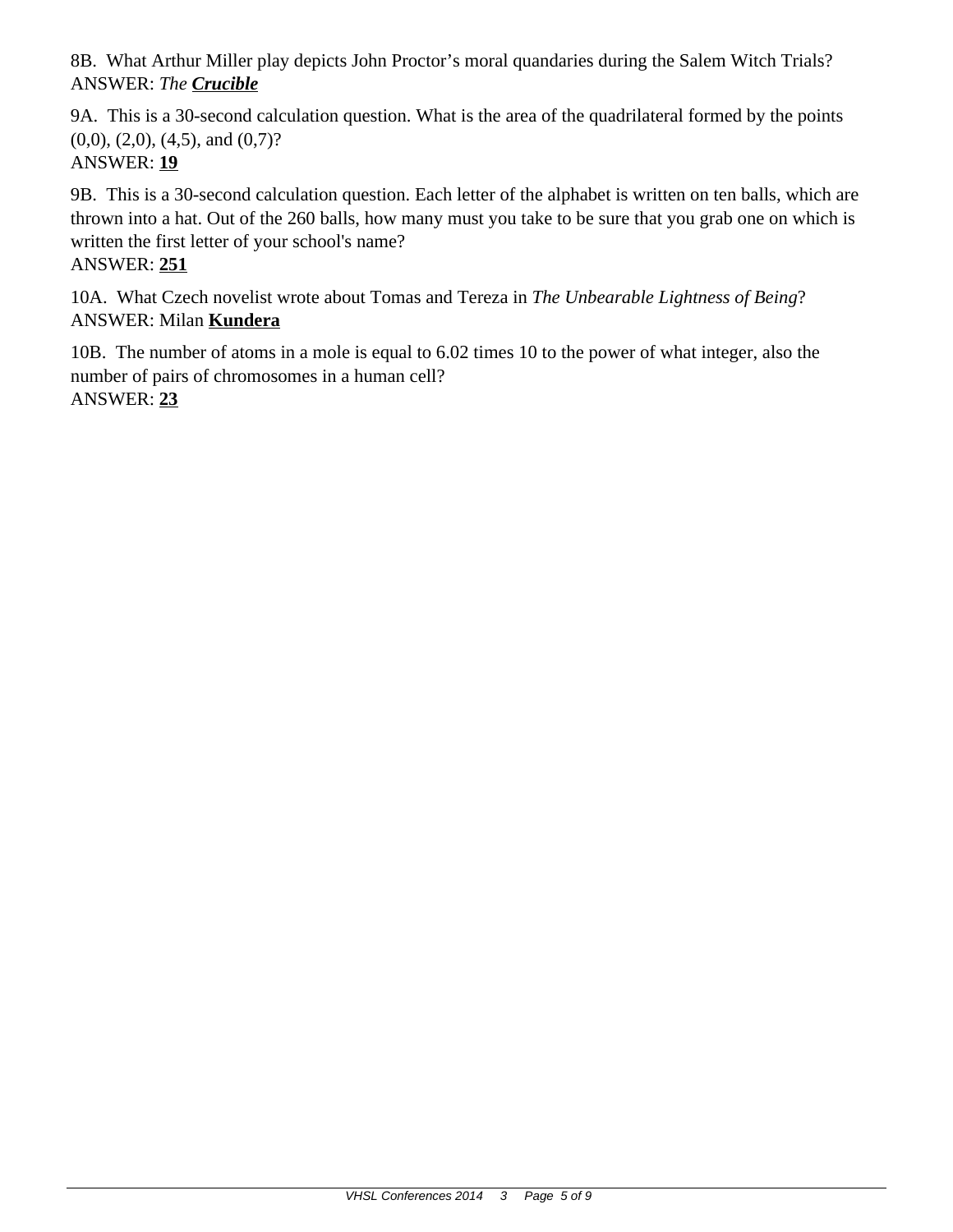**VHSL Conferences 2014 Round 3 Third Period, Fifteen Tossups**

1. This system, which is alternatively named for Ronald Nyholm and Ronald Gillespie, fails to work for compounds with ionic bonds. This system classifies sulfur hexafluoride as having an octahedral structure, carbon dioxide as having a linear structure, and water as having a bent structure with a bond angle of 104.5. For 10 points, identify this system which characterizes the spatial geometry of molecules based upon electrostatic repulsion between the bonds of the molecule.

ANSWER: **VSEPR** theory [or **valence shell electron pair repulsion** theory]

2. This man made a seemingly drunken visit to student protestors at the Lincoln Memorial, during which he recommended visiting Prague. A tape produced by this man's secretary Rose Mary Woods contained an eighteen-minute gap, and was released after John Sirica rejected his claims of executive privilege regarding his audio system. For 10 points, name this President who was overheard discussing the coverup of an office building burglary, part of the Watergate scandal that caused his resignation. ANSWER: Richard Milhous **Nixon**

3. One of these beings related the Five Treatises to Asanga. A sect believes that rebirth in the Pure Land is guaranteed by reciting the name of one of these beings named Amitabha (ah-mee-TAH-buh). Twenty-eight of these beings are listed in the Pali Canon. The most recent one of these discovered the Four Noble Truths under the Bodhi tree. For 10 points, name these enlightened people who include Siddartha Gautama. ANSWER: **buddha**s

4. The line type of this operation is related to its double type by Green's theorem, which is a special case of Stoke's theorem. Another form of this operation can be simplified by applying the divergence theorem, and the Newton-Cotes formula and Simpson's rule approximate this operation. This operation can also be approximated by trapezoids and Riemann sums. For 10 points, identify this operation which usually returns the area under a curve, the opposite of differentiation.

ANSWER: **integration** [or **antidifferentiation** until "differentiation" is read]

5. Towards the end of this novel, the protagonist kneels down in the middle of the street on his way to the police station, where he had earlier been interrogated by Porfiry Petrovich. In this novel, Luzhin's engagement with Dunya is broken off, and Marmeladov, the father of the prostitute Sonya, is killed in a carriage accident. This novel's protagonist murders a pawnbroker and her sister. For 10 points, name this novel about Raskolnikov written by Fyodor Dostoevsky.

# ANSWER: *Crime and Punishment* [or *Prestupleniye i Nakazaniye*]

6. A drunk one of these creatures named Eurytion (yur-IT-ee-ahn) tried to carry off the bride of Pirithous (pee-rih-THOO-us), which resulted in a losing fight against the Lapiths. Another one of these creatures was shot by a poisoned arrow when he tried to kidnap Deianira (DIE-uh-NAH-ruh). The teacher Chiron was one of these creatures. For 10 points, name these creatures from Greek mythology that had the upper body of a human but the four legs of a horse.

ANSWER: **centaur**s [or **kentauros**]

# hsapq

239-13-95-03117

234-13-95-03120

192-13-95-03121

237-13-95-03119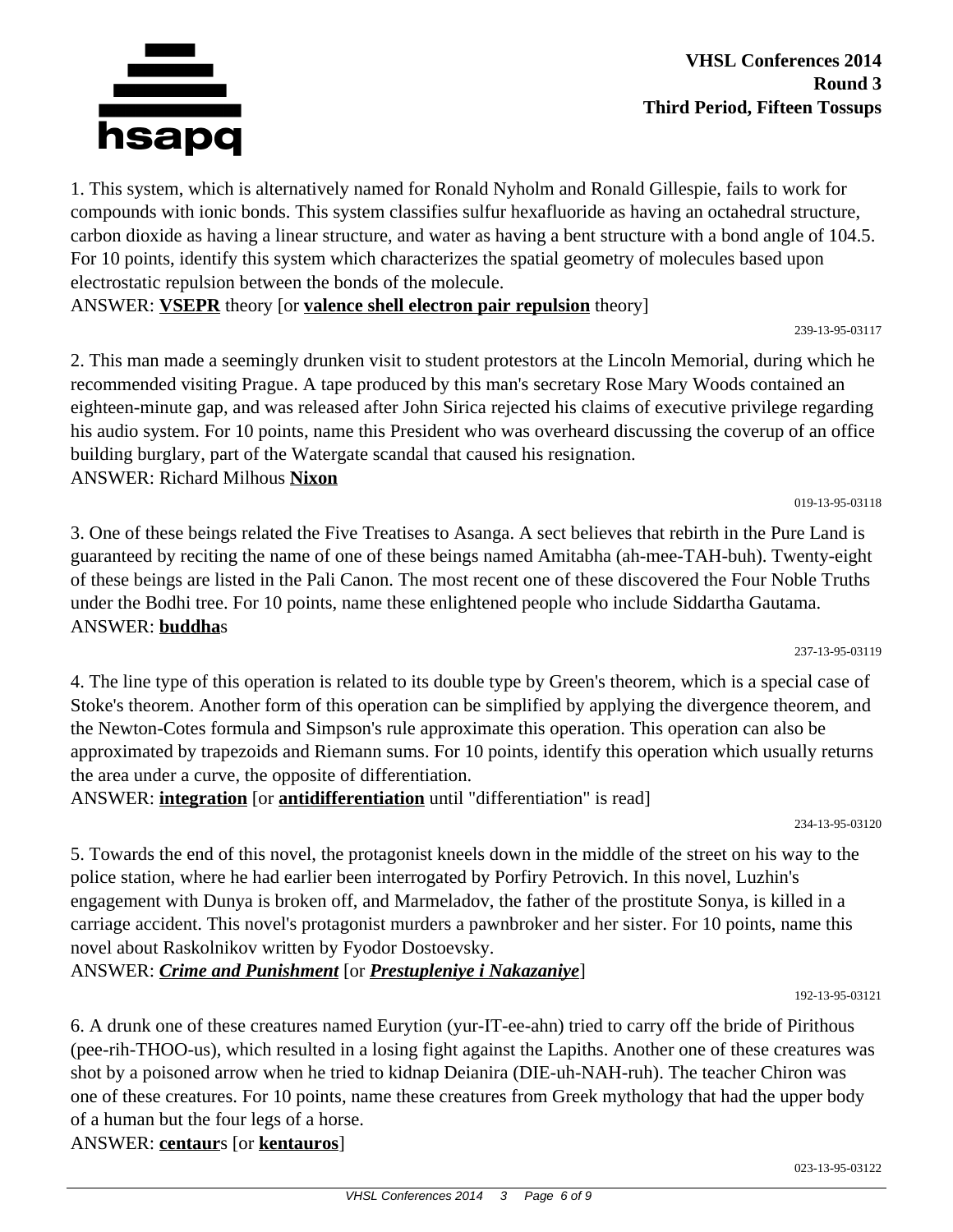7. This character asks why he should play the Roman fool and die on his own sword shortly before being killed. He notes that "tomorrow, and tomorrow, and tomorrow creeps in" a petty pace before comparing life to a tale "told by an idiot, full of sound and fury." After winning an early victory, he is promoted to Thane of Cawdor, but is ultimately slain by an opponent "not of woman born" after murdering King Duncan. For 10 points, name this title Scottish king of a Shakespeare tragedy. ANSWER: **Macbeth**

052-13-95-03123

8. Along with fluid velocity and characteristic length, this quantity makes up the inertial forces used to calculate Reynold's number. The void ratio is necessary to finding the bulk type of this quantity. The specific gravity is determined by comparing this quantity between a substance and a reference. Multiplying this quantity by gravitational acceleration and volume gives the buoyant force on an object in a liquid. For 10 points, name this quantity symbolized rho that is defined as mass divided by volume. ANSWER: **density**

140-13-95-03124

9. A brain-injured character in this novel frequently draws a T-shaped hammer on a slate, a summons for the servant who attacked her. Bentley Drummle is the romantic rival of this novel's protagonist, who thwarts the plans of Compeyson. This book begins in a swampy graveyard, where the protagonist brings food and a file to the convict Abel Magwich, his eventual benefactor. For 10 points, name this novel in which Estella rejects Pip, a bildungsroman by Charles Dickens. ANSWER: *Great Expectations*

10. This artist first attracted notice when sixteen of his paintings were shown at the Whitney Studio Club. A secretary rushes to pick up dropped papers in this artist's *Office at Night,* which along with his image featuring a single barber pole, *Early Sunday Morning,* captured the sense of urban isolation. In his most famous painting, a sign for Phillies cigars is displayed on the exterior of a late-night diner serving three people. For 10 points, name this American painter of *Nighthawks.* ANSWER: Edward **Hopper**

11. The inversion of a cardioid with respect to its cusp is one of these curves. This curve is obtained when using the parametrization x equals velocity times t times cosine of theta and y equals velocity times t times sine of theta minus half gravity times t squared. That parametrization can be used for the trajectory of a projectile. These curves have an eccentricity of one, and they are defined as a set of points equidistant from a focus and a directrix. For 10 points, name this conic section which is the graph of a quadratic equation. ANSWER: **parabola**s [or **parabola**e; prompt on **quadratic** curve]

237-13-95-03127

12. Michael Heseltine resigned from this person's government over the future of the Westland Company. Patrick Magee used a time bomb to try to kill this person while she was staying in Brighton. This person became Prime Minister after the Winter of Discontent. As Prime Minister, this woman privatized Rolls-Royce, BP, and British Airways. For 10 points, name this "Iron Lady," Britain's Conservative Prime Minister from 1979 to 1990.

ANSWER: Margaret **Thatcher**

004-13-95-03126

190-13-95-03125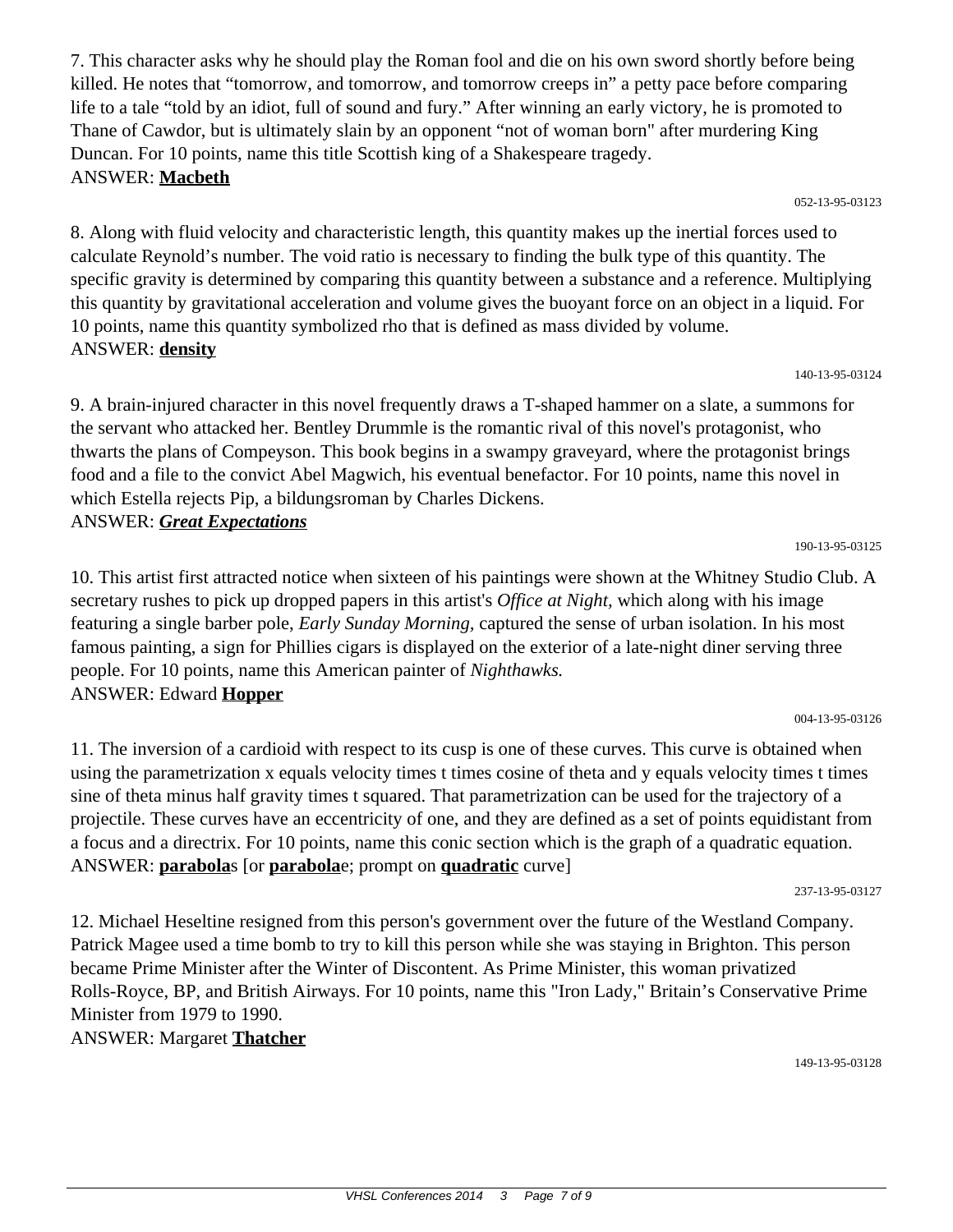13. This mountain range mythically takes its name from a woman who was eaten by wild beasts after giving birth to a serpent. A gap in it was legendarily cut open by a hero with his sword Durendal. The highest mountain in this range was the site of a Muslim victory at the Battle of Roncevaux Pass. Andorra is located in this range, and the kingdoms of Aragon and Navarre extended on both sides of it. For 10 points, name this mountain range that effectively separates France and Spain. ANSWER: **Pyrenees**

052-13-95-03129

14. This man labeled his chief theory "genetic epistemology" and conducted experiments to test abilities such as "conservation" using liquid in two glasses. He believed that the processes of assimilation and accommodation construct knowledge as information is organized into schemes. According to his theory, object permanence is developed during the sensorimotor stage. For 10 points, name this Swiss psychologist who studied the development of reasoning in children. ANSWER: Jean **Piaget**

142-13-95-03130

15. In a 2000 Supreme Court case, this organization was allowed to expel New Jersey leader James Dale. This organization, one of the few Congressionally chartered groups in America, expanded during the conservationist era under the leadership of Daniel Carter Beard and Ernest Thompson. As of 2014, it has retreated from a policy prohibiting gay members, but has not changed its stance on leaders. For 10 points, name this organization which teaches outdoor skills and patriotism. ANSWER: **Boy Scouts** of America